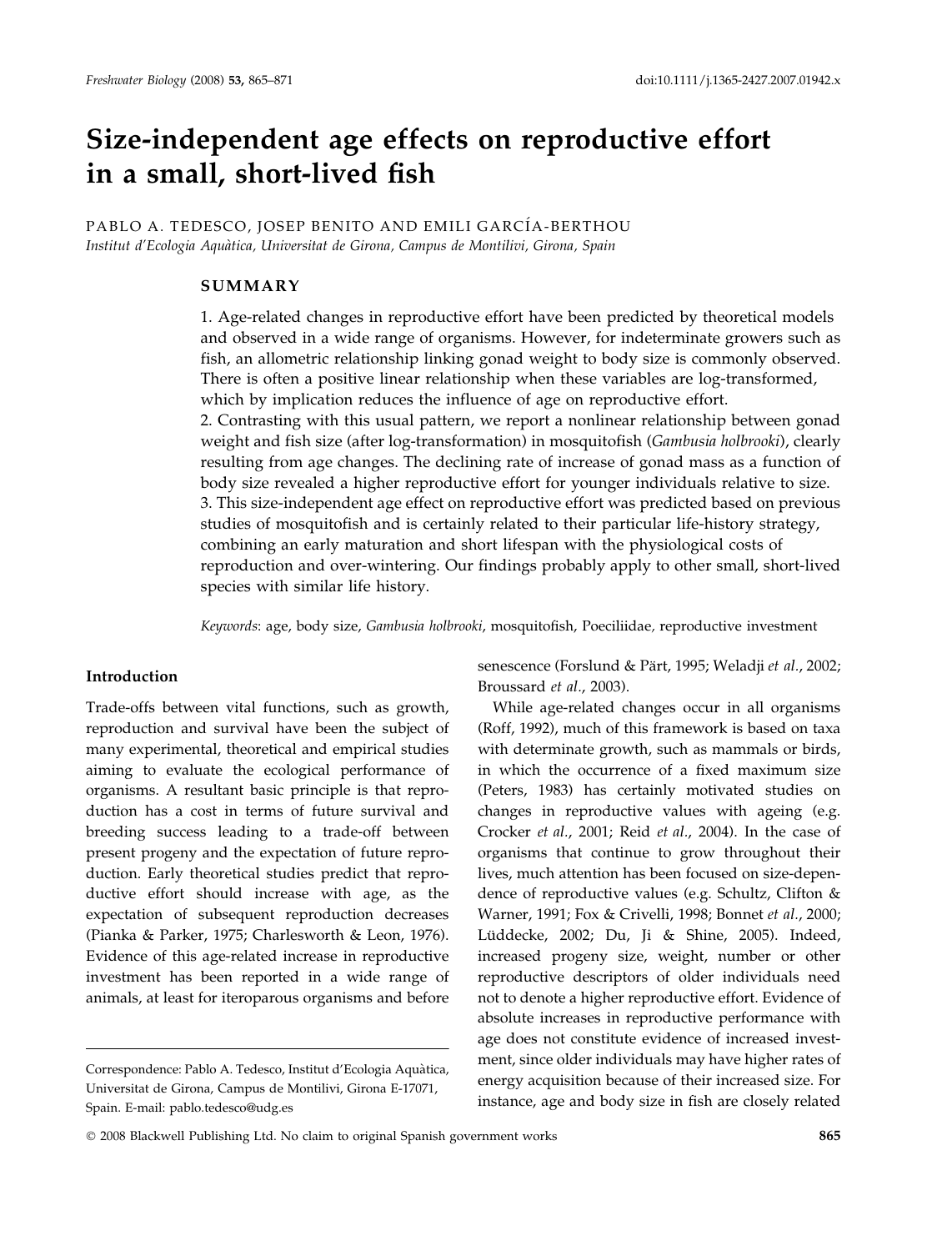#### 866 P. A. Tedesco et al.

(Pitcher & Hart, 1982) and when the effect of size is removed, the effect of age on fecundity may be small or inconsistent (Wootton, 1979).

The relative weight of gonads (i.e. ovary weight) has been widely used as an index of reproductive effort in fish (Roff, 1992), and is mostly relevant for species without parental care (e.g. see Gillooly & Baylis, 1999). Within fish species there is an allometric relationship linking gonad weight to body weight (e.g. Roff, 1992; Gunderson, 1997; Somarakis et al., 2004), such that a positive linear relationship is observed when these variables are log-transformed which by implication reduces the influence of age on reproductive effort. However, age-specific variations in traits related to reproduction have been observed in long-lived fish species independent of their size (Van Eenennaam & Doroshov, 1998), or have been indirectly related to reproductive effort by agespecific survivorship (Hutchings, 1993; Bertschy & Fox, 1999).

Small, short-lived livebearing fish such as Gambusia provide unusual opportunities to test for changes in reproductive effort with age. These species produce litters of live born young approximately every 3 weeks from late spring throughout late summer (Krumholz, 1948; Reznick & Braun, 1987). In addition, early-born young can reproduce in the season of their birth while those born at the end of the reproductive season must over-winter before reproducing (Krumholz, 1948), the latter spending part of the fat reserves built up during late summer (Reznick & Braun, 1987). Life-history studies on mosquitofish [Gambusia affinis (Baird & Girard, 1853) and G. holbrooki (Girard, 1859)] have provided evidence suggesting a differential reproductive advantage (i.e. fitness) between successive clutches (Reznick et al., 2006) or different reproductive tactics (i.e. differences in size and numbers of offspring) in two successive cohorts (Fernández-Delgado, 1989; Fernández-Delgado & Rossomanno, 1997). Here, we report on reproductive effort in G. holbrooki sampled simultaneously but of different ages. Following the above lines of evidence, we expected a decline in the rate of increase in female gonad weight in relation to body weight (or size) from individuals of successive years. This prediction opposes the common allometric relationship linking gonad weight to body weight (e.g. Roff, 1992; Gunderson, 1997; Somarakis et al., 2004). We therefore aimed to detect any nonlinear relationship between log-transformed gonad weight and body size, with such nonlinearity coinciding with age changes and therefore indicating a size-independent age effect on reproductive effort.

# Methods

# Sampling and data

A total of 18 populations of G. holbrooki was sampled from the downstream sections and river mouths of 11 Mediterranean drainage basins in eastern Spain (Almanzora, Ebre, Fluvià, Millars, Muga, Ter, Tordera, Segura and Xúquer drainages) and southern France (Orb and Bourdigou drainages) from late June (27th) to early July (6th) 2005, to get a maximum number of individuals in similar reproductive condition (Reznick et al., 2006) from each age class. To attain a sufficient number of mature females, similar localities (i.e. presence of reed beds, 1.5 m maximal depth, low water velocity and fine depositional substrata) were sampled using dip nets and complemented with other sampling methods (fyke nets, minnow traps and electrofishing). Specimens were preserved in situ in 96% ethanol and brought to laboratory, measured with digital callipers (standard length to the nearest 0.01 mm) and weighed (weights recorded were of the fish after evisceration – removal of all organs – and gonad weight, to the nearest 0.1 mg). Gonad weight can be considered an accurate proxy of reproductive effort since there is neither parental care nor is there any site preparation for spawning and the species is not territorial (Krumholz, 1948). Sex was determined from the morphology of the anal fin (Turner, 1941) or, when not possible, by direct observation of the gonads. Six to eight scales from the left side of the body between the lateral line and the dorsal fin were removed for age estimation under a dissecting microscope. Age was determined by scale reading of 326 females complemented by length-frequency distribution analysis, yielding 769 aged mature females. A potentially confounding effect of river system with age class was rejected because no bias in age class representation was found between rivers, with all populations having the greatest abundances of young of the year (0+) followed by 1-year old (1+) and 2-year old fish (2+) (Friedman rank test,  $P > 0.05$ ).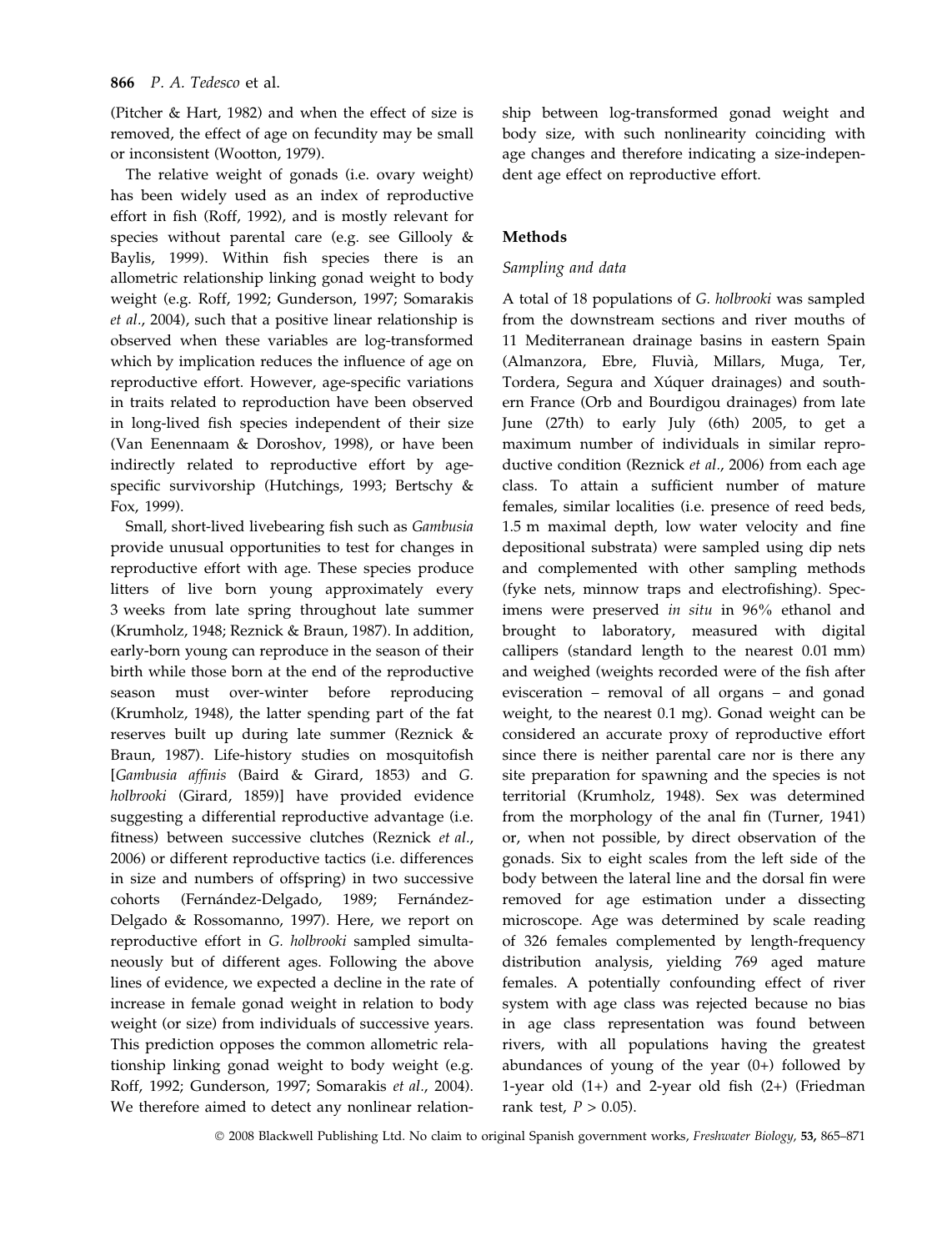#### Statistical analyses

The hypothesis to test is a nonlinear log-scale relationship between gonad weight and body size, with such nonlinearity matching age changes. Variation in gonad weight as a function of age class and the interaction between age and size were tested with an analysis of covariance (ANCOVA) using fish size as the covariate (García-Berthou & Moreno-Amich, 1993). This first test assessed the influence of age on the rate of increase of gonad weight with fish size and was complemented with the following analyses aiming to confirm that the nonlinear pattern is actually a consequence of the age effect.

To take into account the nonlinearities suggested by the data, a generalized additive model (GAM, Hastie & Tibshirani, 1990) of gonad weight against body size was performed. The significance of the improved fit was assessed by a likelihood ratio test based on the difference (D) between the deviances of the linear and nonlinear models. Under the null hypothesis that the nonlinear approach does not significantly increase the fit to the data compared to the linear regression,  $D$  is distributed as a  $\chi^2$ . The same procedure was applied for each age class separately to confirm the implicit assumption that, within age classes, gonad weight increases linearly with fish size.

To further assess if the nonlinear pattern matched the successive age changes, we applied a parametric linear additive model (Hastie & Tibshirani, 1990) with internal breakpoints in the range of the predictor (i.e. body size). These breakpoints were as many as  $n-1$  age classes, presumably two, since G. holbrooki has a maximal lifespan of 2 years (i.e.  $n = 3$  age classes) in the populations studied and elsewhere (Krumholz, 1948). They were obtained by a recursive procedure with a varying breakpoint ranging from the smallest to the largest observed size (the spacing between successive breakpoint values in the sequence was 0.001 log-body size), and then selecting the model that minimizes the residual variance. The second breakpoint was achieved by the same procedure but starting the sequence of successive breakpoint values at the first one. The significance of the fitted models was assessed by the change in residual variance between the nested models (linear, one breakpoint and two breakpoints models). The observed breakpoint values were finally compared to the expected points, in the body size range, where dominance in abundances switched between two successive age classes. The difference between these parameters was evaluated by the residual standard errors of the recursively fitted models which provided the expected distribution under the null hypothesis of no difference between the observed and expected residual values, against which the statistical significance of the observed difference was assessed. Statistical analyses were performed using the S-PLUS 2000 software package (Mathsoft, Inc., Seattle, WA, U.S.A.).

## Results

Three age classes were found  $(0+, 1+$  and  $2+$  females) and the ANCOVA testing for an effect of age on gonad weight, after factoring out body size, revealed a significant influence of age  $(F_{2,763} = 125.7)$ ,  $P < 0.0001$ ) and a significant interaction between age and body size  $(F_{2,763} = 131.7, P < 0.0001)$ . The interaction term suggests significant differences in slopes of the positive gonad weight–body size relationships between age classes (Fig. 1a). However, these differences between slopes were only detected when comparing ages  $0+/1+ (F_{1,744} = 243.6, P < 0.0001)$ and  $0+/2+ (F_{1,523} = 16, P < 0.0001)$ , while no significant difference was found when comparing ages 1+/2+  $(F_{1,259} = 0.95, P = 0.33)$ , although an age effect is still present between these older classes ( $F_{1,259} = 9.8$ ,  $P = 0.002$ ). The allometric relationship between eviscerated weight and body size (Fig. 1b) shows an unambiguous linear pattern and therefore supports the single nonlinear effect of fish size on gonad weight, excluding a potential effect of somatic mass.

The smoothed curve from the fitted GAM (Fig. 2a) shows that the rate of the positive trend declines at intermediate sizes. This nonlinear pattern performs significantly better than fitting a linear relationship between the log-transformed gonad weight and body size ( $P < 0.0001$ ). Within each of the three age classes, the nonlinear GAM approach did not produce a significant change in deviance in comparison to a linear model ( $P > 0.05$ ). This finding implicitly supports the hypothesis of nonlinearity in the gonad weight–body size relationship as a consequence of ageing (see below for a further test).

Since three age classes were found, the model fitted by the linear additive approach (Fig. 2b) displayed two breakpoints. Adding the first breakpoint significantly improved the fit compared to a linear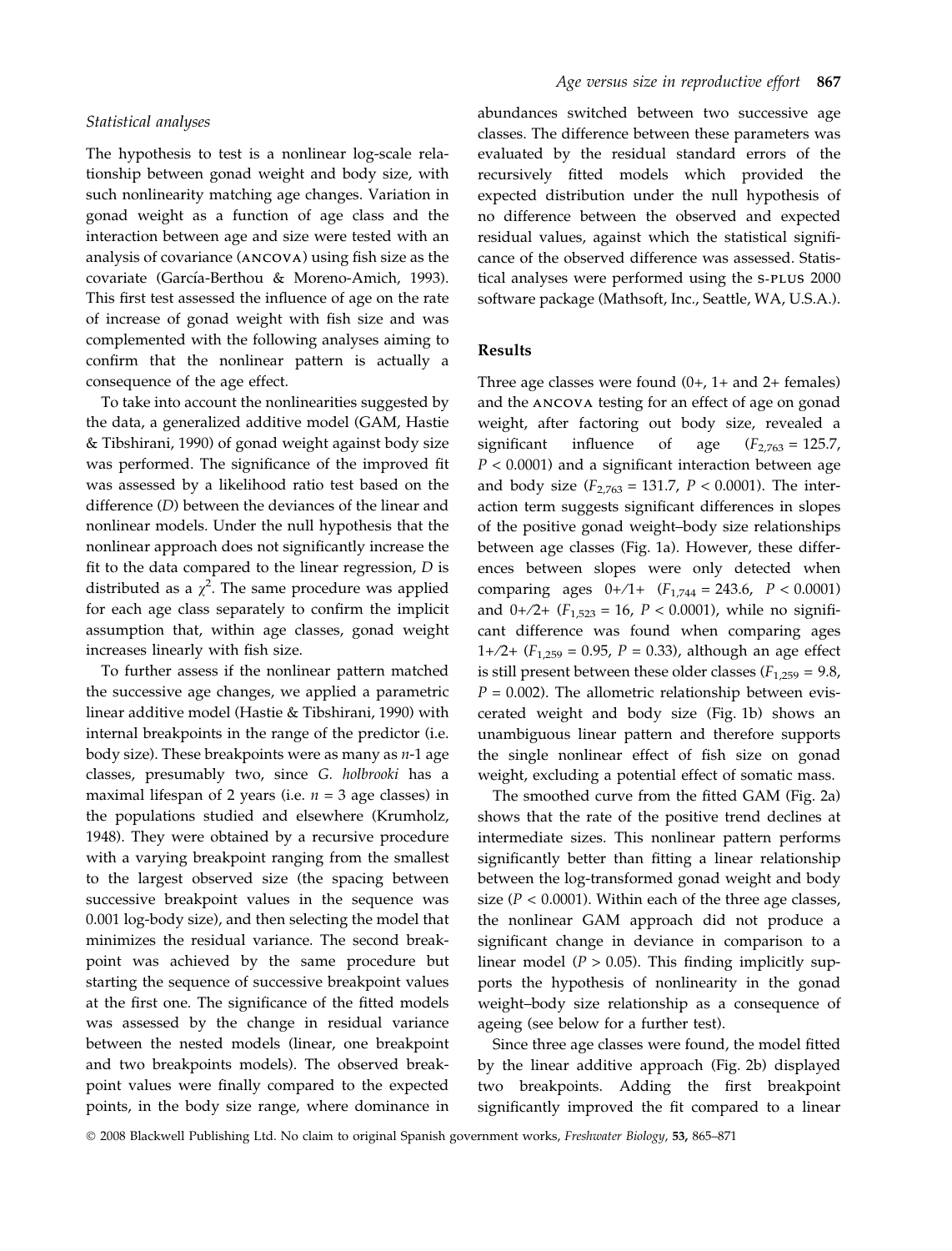



Fig. 2 Gonad weight as a function of mosquitofish standard length with additive model fits: (a) the smoothed curve of the generalized additive model and (b) the linear additive model with two breakpoints corresponding to age changes.

Fig. 1 (a) Gonad and (b) eviscerated weights as a function of standard length for the mosquitofish studied. Linear regressions for each age class are displayed for gonad weight, and a single linear relationship is presented for eviscerated weight.

regression ( $F_{1,766} = 394.7$ ,  $P < 0.0001$ ), whereas adding the second did not ( $F_{1,765} = 0.60$ ,  $P = 0.44$ ), compared to the former. The best fit (i.e. least residual variance) was achieved with breakpoint values at 1.414 and 1.572 (log-standard length in mm) that clearly matched to the points where dominance in numbers switched between two successive age classes, 1.425 and 1.570, respectively, between 0+⁄1+ and 1+⁄2+. These expected (i.e. the points where dominance switches between age classes) and observed values

(i.e. the points obtained for the best fitted model) did not differ significantly ( $P > 0.95$ ), again supporting the nonlinear pattern as a consequence of age changes.

## Discussion

**(a)**

All the above lines of evidence suggest a nonlinear relationship between gonad weight and fish size clearly affected by age changes, with a declining rate of increase of gonad mass as a function of body size, revealing a higher reproductive effort for younger individuals relative to size. Our results support previous studies providing evidence of differential reproductive output with ageing in female mosquitofish (Fernández-Delgado & Rossomanno, 1997;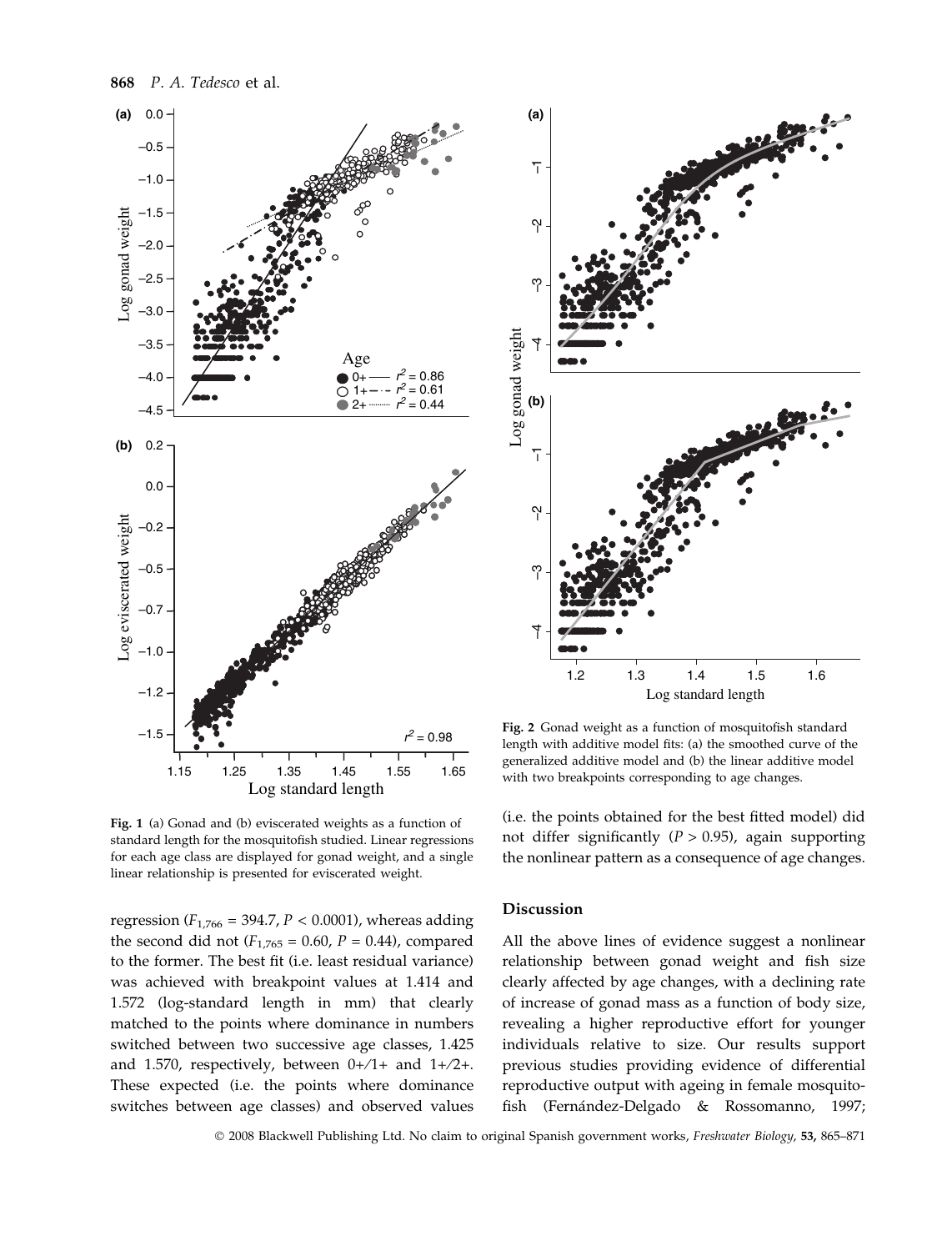Reznick et al., 2006), and go a step further by pointing out a nonlinear relationship of log-transformed variables as a consequence of this age effect. This finding contrasts with the linear relationships commonly observed in longer-lived fish species. A similar pattern, although not explicitly tested, was found in female Micrometrus minimus (Gibbons, 1854), a marine fish species presenting a similar short-lived viviparous life history (Schultz et al., 1991) as mosquitofish, suggesting that the observed pattern is to be related to their particular biological traits and life-history strategy.

A basic principle of life-history theory is that reduced adult survival will select for earlier maturation and increased reproductive effort (Stearns, 1989; Roff, 1992). To achieve sustainable fitness levels, species with a short lifespan must direct important amounts of resources towards reproduction, reducing those available for growth and survival. After the first month in the year of their birth, mature females of G. holbrooki do not grow in size (Vargas & De Sostoa, 1996; Fernández-Delgado & Rossomanno, 1997), diverting all energy to the production of offspring; this contrasted with the following year, when a size increase was observed. Extreme cases in fish taxa are found among annual species that reproduce and die within the same year, death being probably a direct consequence of the physiological cost of reproduction (e.g. Crivelli & Britton, 1987; Poizat, Rosecchi & Crivelli, 1999). In the present case, the over-winter survival of females and the associated energy depletion (Reznick & Braun, 1987) are probable causes of the observed pattern. Winter is a stressful period for fishes, as reflected by substantial over-winter declines in fat reserves (e.g. Schultz & Conover, 1997; Eckmann, 2004), mosquitofish being no exception. The species stops reproducing in the late summer, before the end of warm weather, stores fat and then uses these reserves to survive the winter and initiate reproduction the following spring (Reznick & Braun, 1987). The annual lipid cycle of G. holbrooki is closely linked to its reproductive timing (Reznick & Braun, 1987; Meffe & Snelson, 1993), and the very low fat storage found in spring (all individuals being 1+ and some 2+) is probably responsible for the observed pattern.

As G. holbrooki reproduces frequently (every 3 or 4 weeks), the cost of previous reproductions could partly account for the nonlinear relationship observed between size and reproductive effort. If the energetic cost of previous reproductions was acting, however, we would observe separable curvilinear relationships between gonad weight and size for each age class, because larger individuals have undergone more reproductive events. Our results show linear relationships, clearly rejecting this possibility.

As part of the theory of senescence (Kirkwood, 2005), a similar evolutionary trade-off is expected between traits that enhance reproduction early in life and the investment in maintenance and reproduction later in life (e.g. Weladji et al., 2002; Broussard et al., 2003), as a consequence of physiological deterioration of individuals at advancing ages. Senescence could then account for our results since it addresses biological processes underlying the decline in age-specific fitness components, as an organism ages (e.g. a decline of reproductive effort with age). However, as senescence and optimal life histories can independently produce the same phenotypic patterns in reproductive effort and survival (Blarer, Doebeli & Stearns, 1995), it is impossible to discern between these two theories from our results. Further studies are necessary to understand the interaction between intrinsic (i.e. senescence) and extrinsic (i.e. overwintering) mortality factors driving reproductive investment in mosquitofish (see a recent example with guppies by Reznick et al., 2004).

The observed age effect on reproductive effort has considerable implications in the study of mosquitofish life history and may be of general concern for other small, short-lived species such as cyprinodontiform fishes, where over-wintering represents almost half of their lives, implying stronger consequences on their evolutionary ecology than for longer-lived species. Our findings suggest that seasonal or spatial variations in age structure should be addressed when assessing reproductive effort and related traits, and in cases where age is unknown, potential age effects might be detected with nonlinear or discontinuous relationships. Furthermore, because age-dependent patterns of reproductive performance can influence population dynamics (e.g. Reed et al., 2003), understanding how reproduction varies with age is an important area for development in life-history theory and may be of critical interest when considering invasive species such as mosquitofish.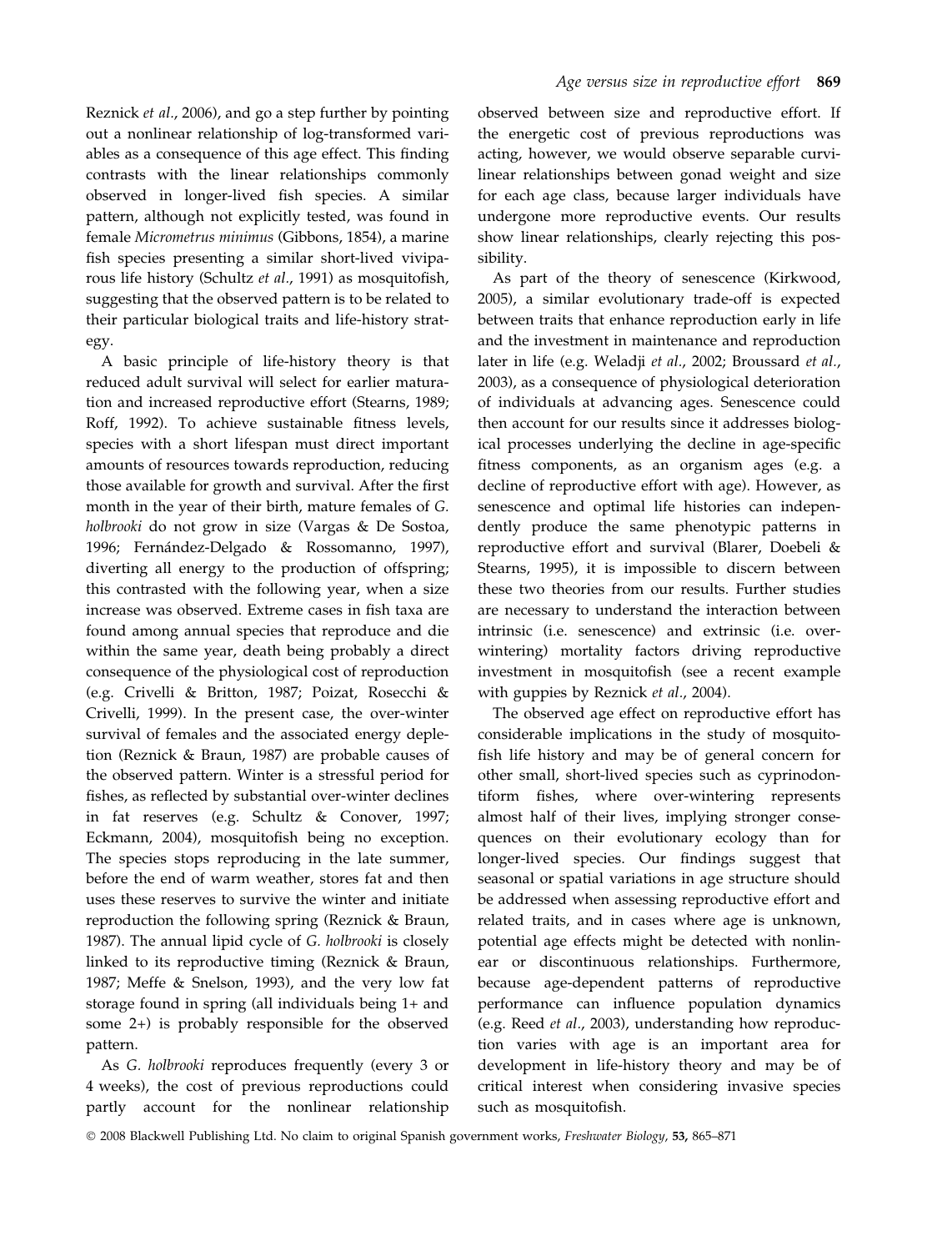## Acknowledgments

We thank Lluís Benejam for field assistance and David Reznick, Bernard Hugueny, Thierry Oberdorff, Carles Alcaraz, Alan Hildrew and two anonymous reviewers for useful comments on the manuscript. Financial support was provided by the Spanish Ministry of Education (REN200300477 and CGL2006-11652-C02- 01/BOS) and the Government of Catalonia (Catalan Government Distinction Award for University research 2004 to E. García-Berthou).

#### References

- Bertschy K.A. & Fox M.G. (1999) The influence of agespecific survivorship on pumpkinseed sunfish life histories. Ecology, 80, 2299–2313.
- Blarer A., Doebeli M. & Stearns S.C. (1995) Diagnosing senescence: inferring evolutionary causes from phenotypic patterns can be misleading. Proceedings of the Royal Society of London B, 262, 305–312.
- Bonnet X., Naulleau G., Shine R. & Lourdais O. (2000) Reproductive versus ecological advantages to larger body size in female snakes, Vipera aspis. Oikos, 89, 509– 518.
- Broussard D.R., Risch T.S., Dobson F.S. & Murie J.O. (2003) Senescence and age-related reproduction of female Columbian ground squirrels. Journal of Animal Ecology, 72, 212–219.
- Charlesworth B. & Leon J.A. (1976) The relation of reproductive effort to age. The American Naturalist, 110, 449–459.
- Crivelli A.J. & Britton R.H. (1987) Life history adaptations of Gasterosteus aculeatus in a Mediterranean wetland. Environmental Biology of Fishes, 18, 109–125.
- Crocker D.E., Williams J.W., Costa D.P. & Le Boeuf B.J. (2001) Maternal traits and reproductive effort in northern elephant seals. Ecology, 82, 3541–3555.
- Du W., Ji X. & Shine R. (2005) Does body volume constrain reproductive output in lizards? Biology Letters, 1, 98–100.
- Eckmann R. (2004) Overwinter changes in mass and lipid content of Perca fluviatilis and Gymnocephalus cernuus. Journal of Fish Biology, 65, 1498–1511.
- Fernández-Delgado C. (1989) Life-history patterns of the mosquito-fish, Gambusia affinis, in the estuary of the Guadalquivir river of south-west Spain. Freshwater Biology, 22, 395–404.
- Fernández-Delgado C. & Rossomanno S. (1997) Reproductive biology of the mosquitofish in a permanent natural lagoon in south-west Spain: two tactics for one species. Journal of Fish Biology, 51, 80–92.
- Forslund P. & Pärt T. (1995) Age and reproduction in birds – hypothesis and tests. Trends in Ecology and Evolution, 10, 374–378.
- Fox M.G. & Crivelli A.J. (1998) Body size and reproductive allocation in a multiple spawning centrarchid. Canadian Journal of Fisheries and Aquatic Sciences, 55, 737–748.
- García-Berthou E. & Moreno-Amich R. (1993) Multivariate analysis of covariance in morphometric studies of the reproductive cycle. Canadian Journal of Fisheries and Aquatic Sciences, 50, 1394–1399.
- Gillooly J.F. & Baylis J.R. (1999) Reproductive success and the energetic cost of parental care in male smallmouth bass. Journal of Fish Biology, 54, 573–584.
- Gunderson D.R. (1997) Trade-off between reproductive effort and adult survival in oviparous and viviparous fishes. Canadian Journal of Fisheries and Aquatic Sciences, 54, 990–998.
- Hastie T. & Tibshirani R. (1990) Generalized Additive Models. Chapman & Hall, London.
- Hutchings J.A. (1993) Adaptive life histories effected by age-specific survival and growth rate. Ecology, 74, 673– 684.
- Kirkwood T.B.L. (2005) Understanding the odd science of aging. Cell, 120, 437–447.
- Krumholz L.A. (1948) Reproduction in the western mosquitofish, Gambusia affinis affinis (Baird & Girard), and its use in mosquito control. Ecological Monographs, 18, 1–43.
- Lüddecke H. (2002) Variation and trade-off in reproductive output of the Andean frog Hyla labialis. Oecologia, 130, 403–410.
- Meffe G.K. & Snelson F.F. (1993) Annual lipid cycle in eastern mosquitofish (Gambusia holbrooki: Poecilidae) from South Carolina. Copeia, 3, 596–604.
- Peters R.H. (1983) The Ecological Implications of Body Size. Cambridge University Press, Cambridge.
- Pianka E.R. & Parker W.S. (1975) Age-specific reproductive tactics. The American Naturalist, 109, 453–464.
- Pitcher T.J. & Hart P.J.B. (1982) Fisheries Ecology. Croom Helm, New York.
- Poizat G., Rosecchi E. & Crivelli A.J. (1999) Empirical evidence of a trade-off between reproductive effort and expectation of future reproduction in female threespined sticklebacks. Proceedings of the Royal Society of London B, 266, 1543–1548.
- Reed E.T., Gauthier G., Pradel R. & Lebreton J.-D. (2003) Age and environmental conditions affect recruitment in greater snow geese. Ecology, 84, 219–230.
- Reid J.M., Bignal E.M., Bignal S., McCracken D.I. & Monaghan P. (2004) Identifying the demographic determinants of population growth rate: a case study